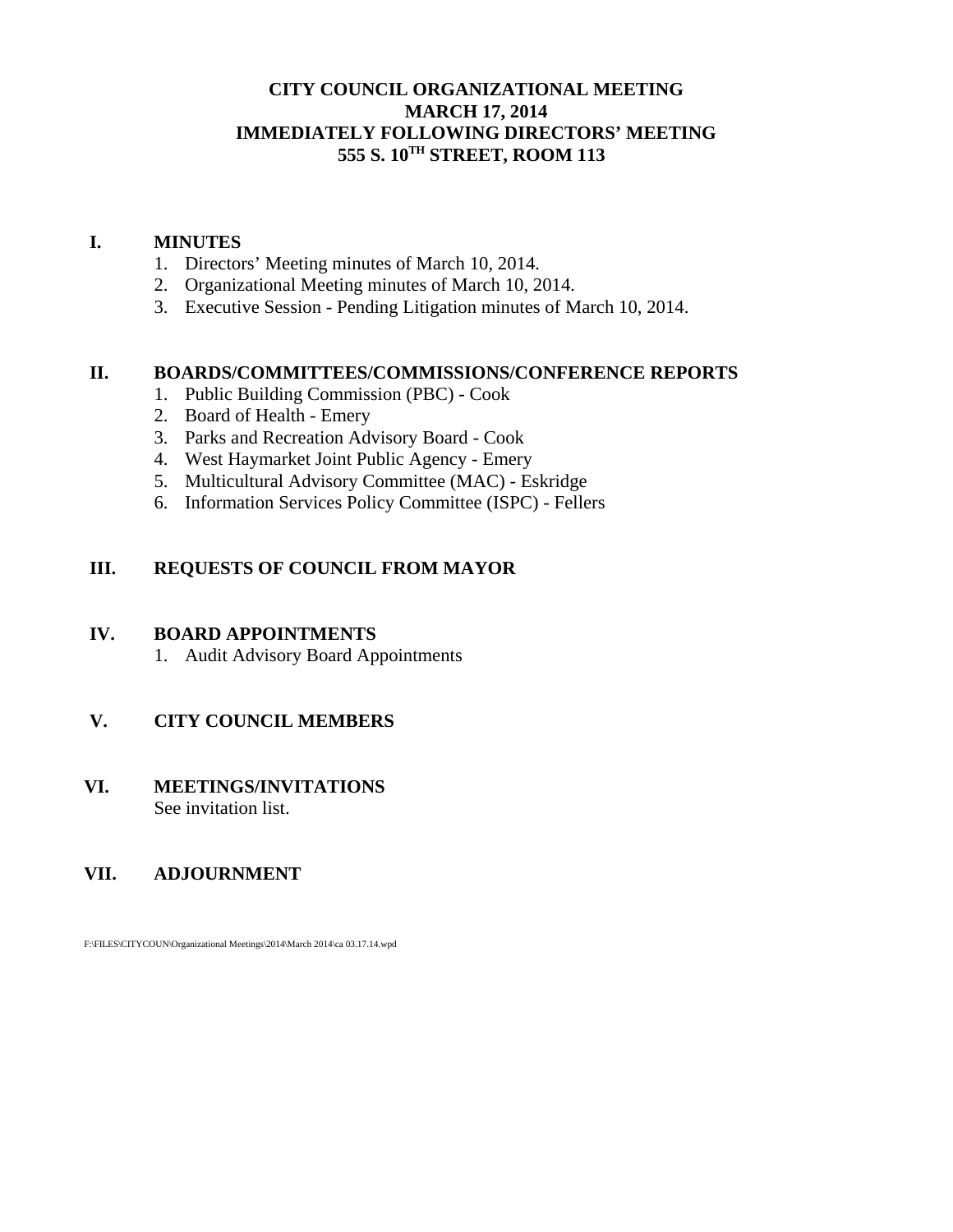### **MINUTES CITY COUNCIL ORGANIZATIONAL MEETING MARCH 17, 2014**

- **Present:** Carl Eskridge, Chair; Doug Emery, Vice Chair; Leirion Gaylor Baird; Trent Fellers; Jonathan Cook; Roy Christensen; and Jon Camp
- **Others:** Rick Hoppe, Chief of Staff; Rod Confer, City Attorney; Denise Pearce, Senior Policy Counsel; Trish Owen, Deputy Chief of Staff; and Mary Meyer, Council Staff

Chair Eskridge opened the meeting at 2:18 p.m. and announced the location of the Open Meetings Act.

## **I. MINUTES**

- 1. Directors' Meeting minutes of March 10, 2014.
- 2. Organizational Meeting minutes of March 10, 2014.
- 3. Executive Session Pending Litigation minutes of March 10, 2014.

Minutes distributed electronically. With no corrections placed on file in Council office.

## **II. BOARDS/COMMITTEES/COMMISSIONS/CONFERENCE REPORTS**

## **1. Public Building Commission (PBC) - Cook**

Cook stated they determined the best price and results with Sinclair Hille and B&H Architects to continue the corrections reconstruction phase.

Will continue patching the 233 Building roof. Don't know the future of the building and not spending \$400,000 on a roof.

Discussion regarding the information desk and volunteers. Volunteers use to be from the Aging Department, but they discontinued the program. We still have volunteers from Aging but need a new way to solicit new volunteers and so far haven't been comfortable with suggestions.

Cook commented the PBC decided to install a dish to send to our tower in Jensen Park, a 911 tower. Also, purchasing developing more piggy backs on contracts, trying for better prices. Possible chance on a boiler contract. Gaylor Baird added, also LPS involved.

Another issue was flags. Appointed Councilman Christensen to be in charge. Will purchase items after his report. Christensen stated these are the Chamber flags, now mismatched and should have colors with an optimum look for our building. Cook added the County Board noticed they don't have a flag there, if thinking about the City flag might include the County.

Eskridge stated our current art exhibit is by Bahr who was also the building architect. One piece in particular might be a nice addition to the building. Cook replied Jane Raybould is our person with building information. Camp asked if there were governing rules? The artist list prices, with pieces for sale. Cook stated all exhibits have items for sale. Confer commented there are regulations on what they can, or can't, do.

### **2. Board of Health - Emery**

Emery stated the Board discussed two issues. First, proposed revisions to public swimming pools.

Mostly in regard to some change on who is in charge. With someone in charge of looking at the PH and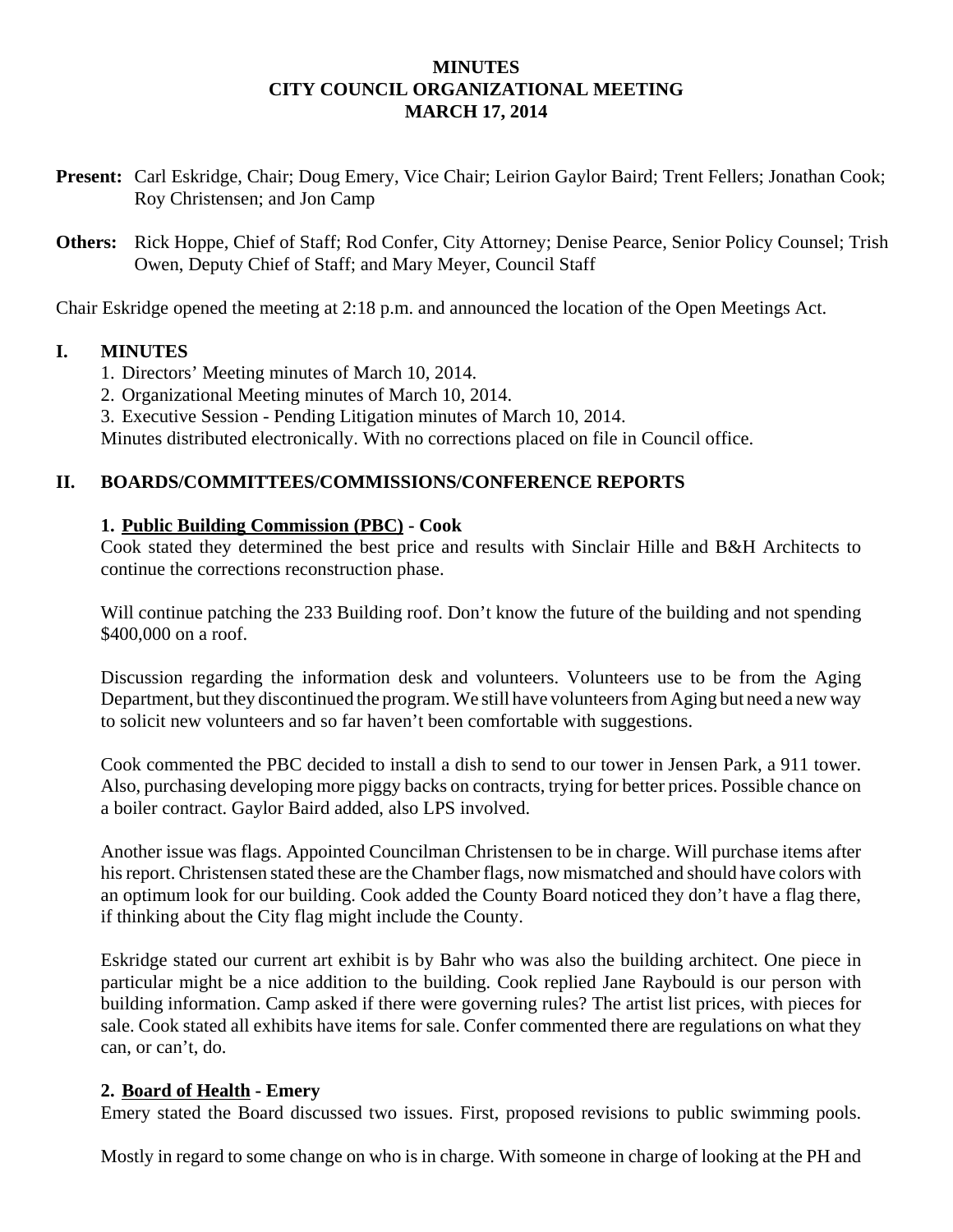chlorine levels and the responsibility. The other is a pool manager's age. Will come to Council later.

Emery commented a Board recommendation will go to the Mayor to create a E-Cigarette vapor free campus for Lincoln public buildings. A California university report discusses how they thought communities should progress with E-Cigarettes and vapor. At this time there are no definite studies showing as an issue. Probably won't proceed until this happens. Do encourage the State to lead and not follow actions as on previous issues. If doing let's not leave to each community, but do Statewide. If documentation states this should happen, fine. If not, let's not.

### **3. Parks and Recreation Advisory Board - Cook**

Cook stated the Board discussed the Party in the Parks Program. Approval given both the general description and specific list of events. Basically Party in the Parks is like a branding effort, with community groups wanting to be part of. If they fit into the process then they're given this brand and we help advertise the events. They would be under the umbrella of the Parks Department and wouldn't need to file for separate events. In this particular case for the coming year, and normally we would have specific sponsors each year, but because it's already March in order to do this summer we approved the list. Believe this will cover groups for this year.

The events include: Saturday Lincoln Plaza art events, summer concert series, Earth Day community events; municipal band concerts, Shakespeare plays, theatrical performances, Uncle Sam Jam, an art show at Sunken Gardens, dedication events at Civic Plaza, and the Belmont concert.

They approved new golf fees as recommended by staff. Basically fees went up 4% to 6%, depending on the category. For 18 holes, Monday/Friday, from \$19 to \$20, with people now golfing on warm days.

Community meeting at Peter Pan Park, with approximately a diverse group of 60 people, talking about better lighting. Eskridge added he participated in the meeting and it is dark particularly in the southwest corner of the park where the incident happened. Understand from neighborhood people there are other parks also with dark areas. Maybe looking at these areas? Cook replied yes. Discussed the LED lighting. Given the more efficient lighting maybe we could provide more with being concerned about cost.

Cook added a group called Kaboom gives out a designation called Playful Cities. If we meet certain criteria will try for the designation and it would provide a lot of recreational opportunities for children. Do have more information for anyone to view. Christensen asked if Kaboom wanted money to give us the designation as an application fee? Cook replied no, not part of the program. We provide an application, showing we meet their criteria, and upon receiving would be able to receive more grant money as a result of the designation. Fellers stated they award grants for playground equipment.

### **4. West Haymarket Joint Public Agency - Emery**

Emery stated discussion was on the ice arena, pending JPA approval to give \$2 million to the ice arena, and moving forward with one sheet of ice. Tentatively as it's contingent on an operating plan. Don't know of any guarantee we'll agree on the operating plan. Some of the plan should come to this body. Personally disappointed with one sheet of ice. Sent the email from the gentleman who runs the Omaha ice arena who believes there's better ways to do, but under the control of the University and the Board of Regents. The decision comes down to the sheets of ice, and not benefitting an ice community, or one sheet doing something to get us started to benefit a skating community.

Camp heard it was possible some Omaha Regents were trying to squash the second sheet, so we wouldn't be competing with them. Emery said he would have to go to a Regents meeting and ask. Feel it's purely accidental the two Omaha Regents are sure the one is necessary. Do say, after talking to the University Recreation Department, the business plan works better with two sheets of ice, allowing more people in,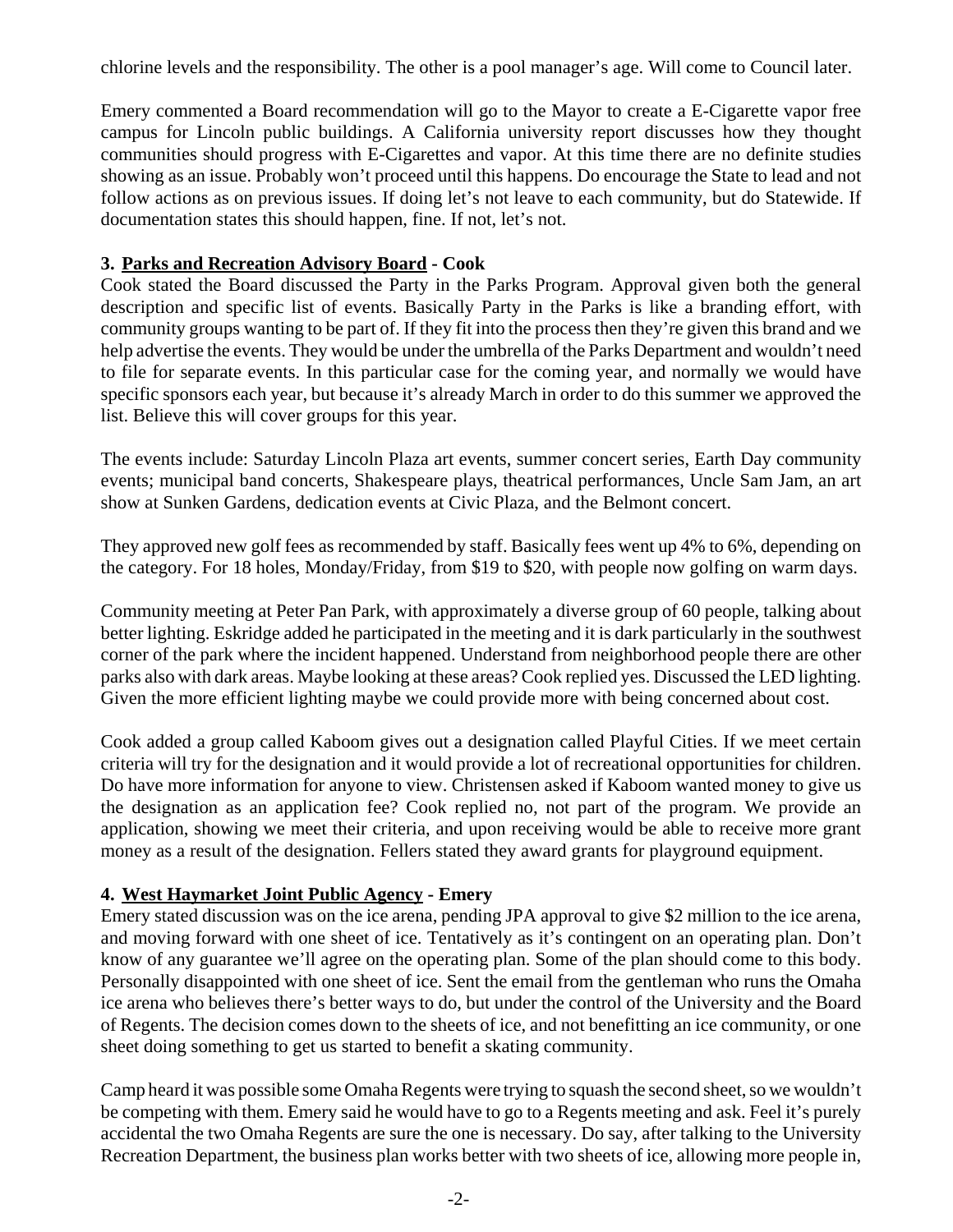more tournaments, etc. They would know the rationale for approving. Camp questioned if we know the value of the land the City is donating? The cost? Owen stated it's right at \$830,000. Camp asked, what did it cost to move everything to the Experian Building? Owen didn't know. Emery added it was going to be moved sometime, somewhere. Couldn't continue to have the salt tent, and other items there. Not the impression we want visitors to have as they walk across the bridge into the new arena area.

Camp asked if discussion on what happens now, not being limited to language in the bond issue? What this does to open the doors? Emery replied if you look at the original drawings the Brislow Ice Arena was always there. It was at the area's other end, south towards the viaduct, but always penciled in as a part of the complete design. Do not think this does anything. Someone is on the Board that you can voice your concern. A valid point, but do not see it.

Camp asked to whom did Brislow give his \$7 million pledge? Emery understood it went to the UNL Foundation. And a reason they're in the middle and the reason to say it's tentative approval. Believe there's a lot of work to be done on an operating agreement. Who gets prime time, how does prime time work? There's 2,000 kids who play broom ball. It seems prime time is easier when you double prime time with two sheets of ice. Not the JPA's determination to make.

Christensen asked in the plans of one sheet, is there an option to add? Emery replied yes, it will be prepped and ready. He added there are questions of who controls it, the maintenance, etc. The premise approved but still have details. Christensen asked, beyond the \$7 million the University received are they putting in any cash? Emery responded they'll put in a \$1million from their recreational facilities, so they can have the broom ball group. Christensen asked who will do ongoing staffing, maintenance, etc? For \$2 million the City buys their share of future maintenance? Emery replied for \$2 million will have a guarantee of ice time. How much and agreeing on the ice times? Needs a discussion between the University and everyone who will use the ice. More difficult to reach an agreement to find time with one sheet of ice versus two. But we'll go forward.

Owen added they normally would contract out the running of the facility. Camp asked if there were design revisions? Emery stated that is ultimately the decision to be made by the Regents. The sheets of ice is an UNL decision, not JPA. Feel if any disappointment it's because we delayed for 3 weeks. Also feel we didn't get the skating community involved until very late. Part was determined by the money lay out, what Mr. Brislow's request was on the architects, and other topics. We had no control.

### **5. Multicultural Advisory Committee (MAC) - Eskridge**

Eskridge stated the Committee received a presentation from the Human Rights Commission staff. They illustrated what they do in terms of promoting equality and opportunities for different members of our community in terms of employment and other issues.

### **6. Information Services Policy Committee (ISPC) - Fellers**

Fellers stated the meeting was short, and do have a project list for Council viewing, very detailed. The resolution will be looked at by the Mayor, City and County attorneys soon. They will forward to Council at a later date.

### **III. REQUESTS OF COUNCIL FROM MAYOR**

Hoppe reminded Council the Joint City Council Meeting of Lincoln and Omaha has been set for June  $12<sup>th</sup>$ . Thought to have lunch, and a tour, between 12:00 noon and 1:30 p.m., then meet for a couple of hours. Do continue to send topics and within a short time Council representation and I will discuss exactly what the agenda will be. Forward any ideas. Mayor Stothert may come to have a conversation with Mayor Beutler, and will join us for lunch. Emery added there is a JPA meeting that day. Hoppe realizes would have to be completed before 3:00 p.m.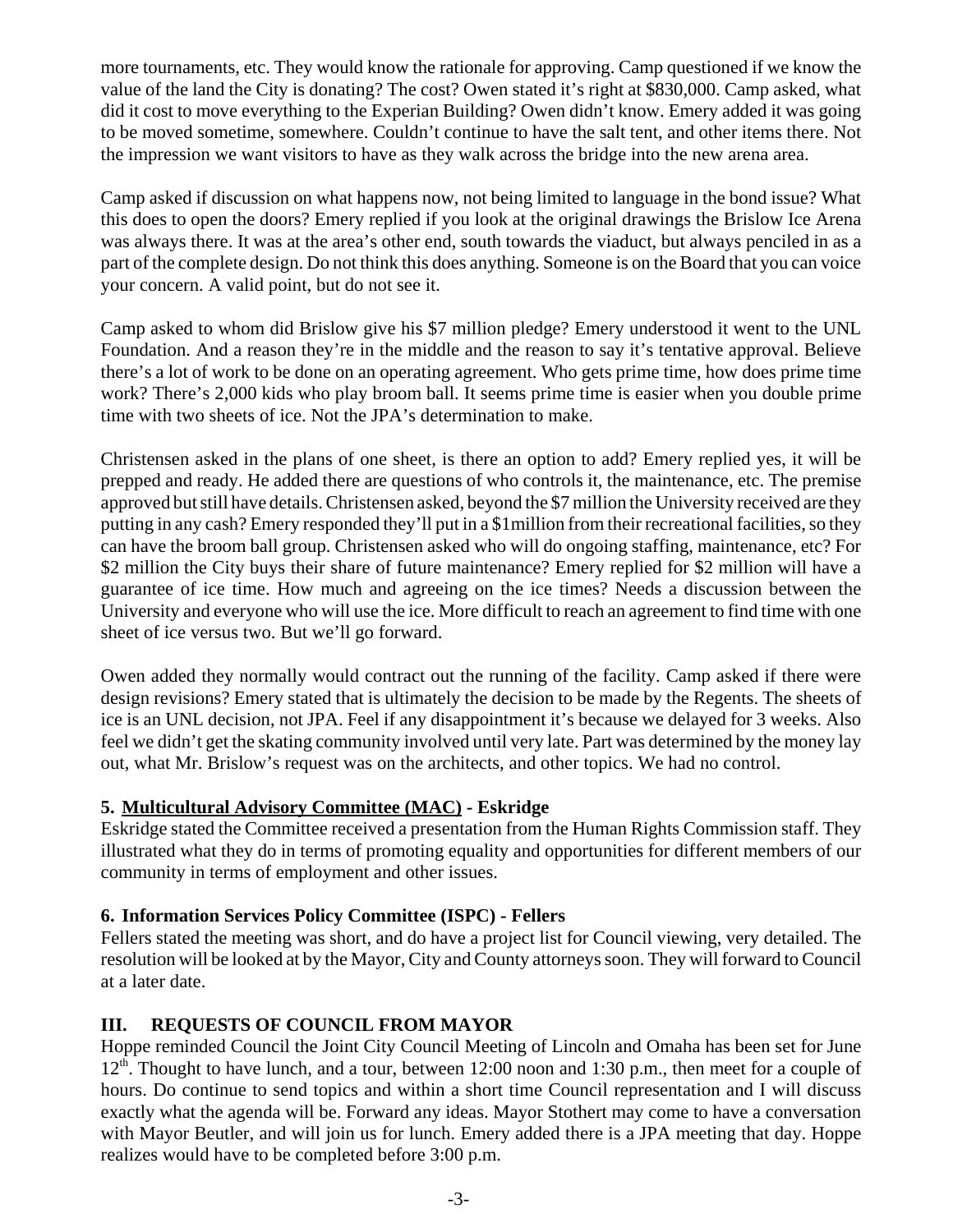#### **IV. BOARD APPOINTMENTS**

#### **1. Audit Advisory Board Appointments - Pearce**

Eskridge stated last week received the applications of 5 applicants. Do not recall doing this way before. Pearce commented the reason is because usually Council has been reappointing. In this case the individual does not wish to continue serving, and therefore do have the vacancy. We discussed having Hubka make recommendations, and he recommended the top 4 or 5, with resumes delivered to Council.

Christensen stated Greg Osborn could be eliminated, as he put in his application several years ago. When asked his response was, a long time ago, not interested now. Pearce stated she was waiting to see Council's preferences, and then follow up with the applicants. If Council wants us to check first, will do. Now down to 4, and will check first.

Cook asked are we showing a preference, or just saying check all 4 and you'll report to Council? Pearce agreed. Camp didn't know how long the application bank lasts, 20 years? Pearce replied not that long but Hubka took all who applied since the Board was created and picked the top 4 candidates. We will certainly call.

Eskridge stated a good idea to check on the current interest of the applicants. We'll wait a week. Pearce stated she would send the results to Council.

### **V. FACT SHEET**

Eskridge stated the Clerk sent a revision of the fact sheet and asked for comments.

Cook commented first is having staff members comfortable in filling out the sheet. If not we won't get useful information. The new form has some categories which are not clear. Like benefit cost, on the other version it's for assessment districts. Usually fact sheets we receive have nothing to do with assessment districts. Would suggest the Clerk take off fields which departments rarely use. Possibly have separate on her website saying, for different purposes here are fields you would include. The generic one is probably okay, take off just a couple fields.

Camp added once you take off it sometimes disappears forever. Cook thought if an assessment district that would be the core element, so they would report somewhere on the form. Camp added if not there possibly beyond the form to have questions, and through the answers would know. That way you have a catalog of questions.

Cook stated this isn't a fancy automated process, sounds like the Clerk provides but staff members tend to keep forms on their computers 5 to 10 years. When they fill out a form they take the one available. Just to get the form out will require coaxing, and don't think the Clerk has anything more sophisticated then a pdf.

#### **VI. BUDGET CALENDAR**

Cook inquired about the budget calendar. Eskridge replied there was miscommunication. Emery added to disregard. The memo was to the Mayor. Cook agreed but on the second one, the dates are not ideal. We adjusted the dates back to what they would have been, August  $11<sup>th</sup>$  for public hearing. Two weeks from the time the Mayor releases his budget before we vote on changes. One week seemed tight.

### **VII. CITY COUNCIL MEMBERS**

#### **VIII. MEETINGS/INVITATIONS**